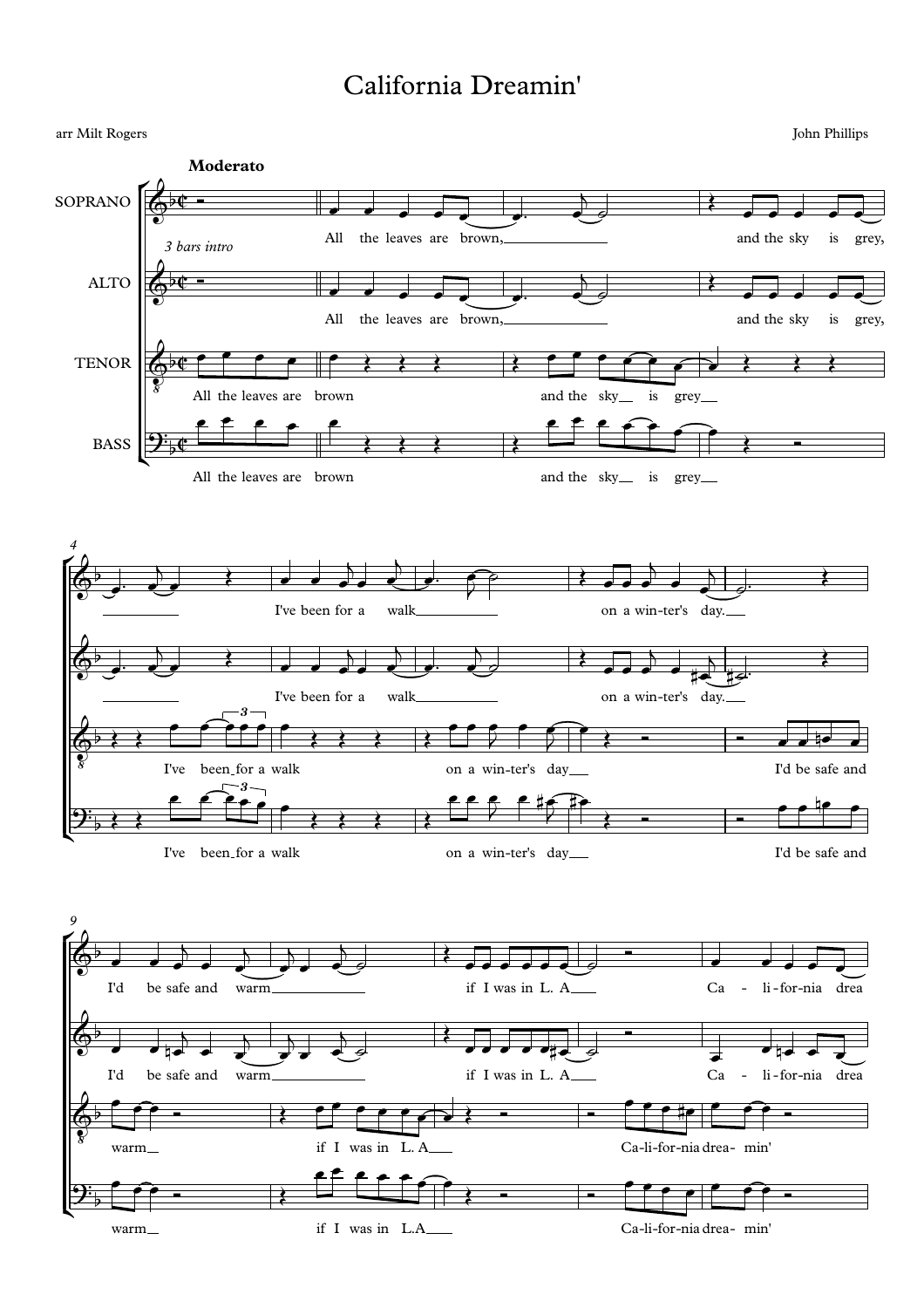



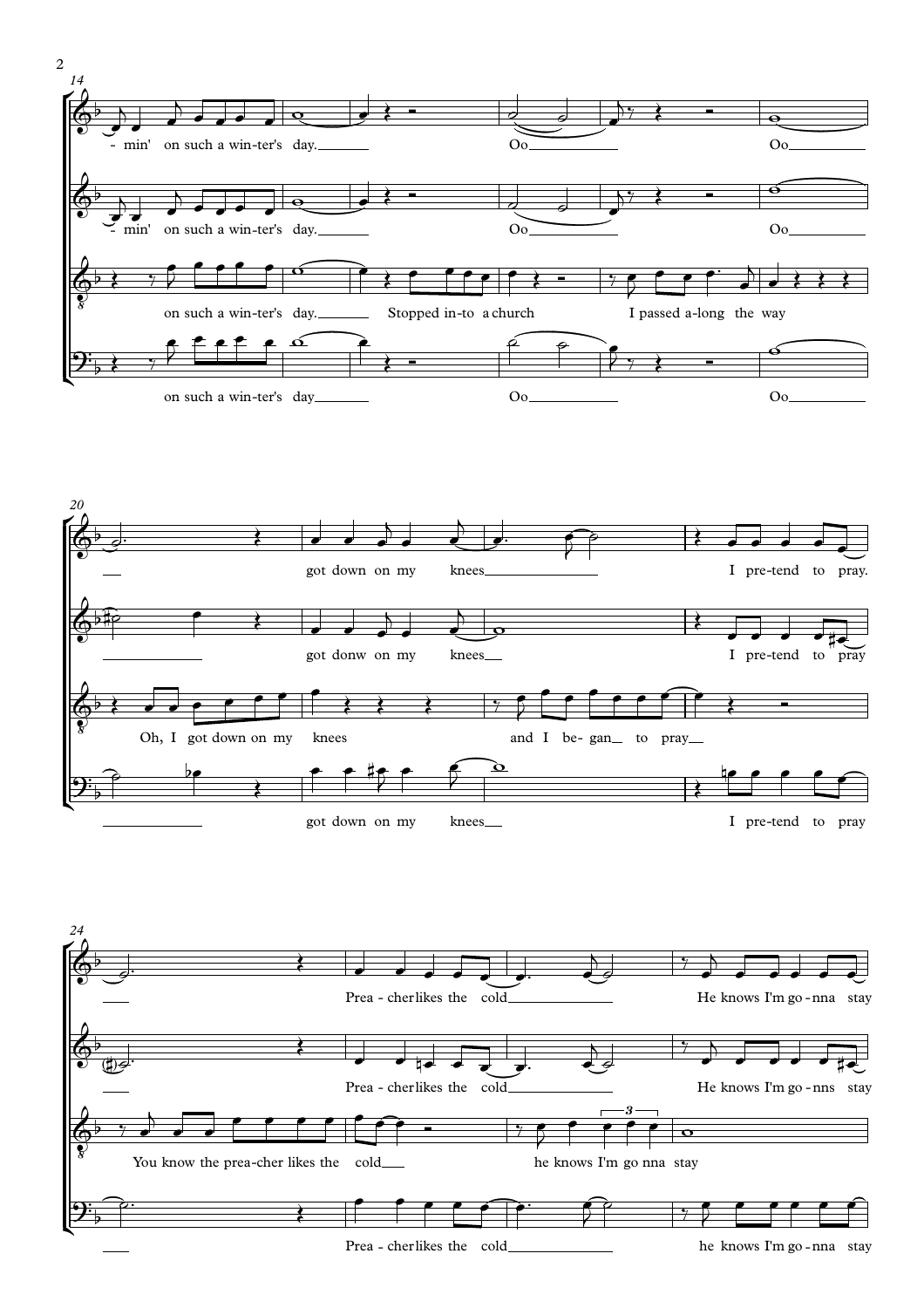





I've been for a walk